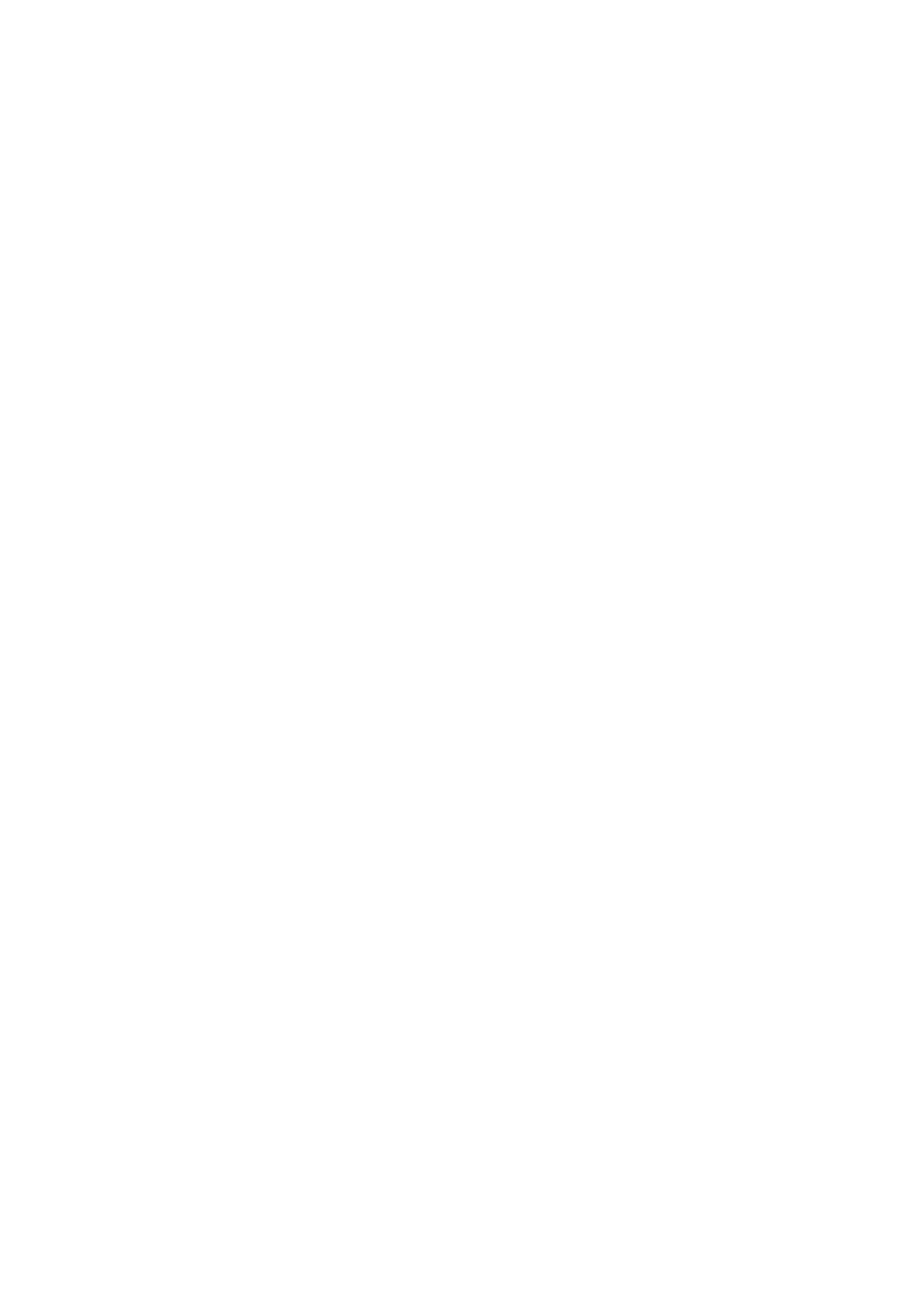## **1. INTRODUCTION FROM THE CHAIRMAN**

I am pleased to be able to introduce the Bexley SACRE Annual Report for the academic year 2019 - 2020, and my third Annual Report as Chairman.

I started my time as Chairman at the beginning of a period that I hoped would see an exciting and encouraging change for Religious Education, for RE teachers and for SACRE's. That was when the initial findings of the Commission on RE had not long been published. Since then the Commission's final recommendations have come and gone, the government has declined to take action and, frankly, RE and SACREs are in a worse place than before the Commission started its work. The Bexley SACRE has managed to function to a certain extent: I suspect many have not.

But the good news is that Bexley's schools and academies now have an exciting new Agreed Syllabus to follow should they wish to do so. The previous Syllabus had been well received and I sincerely hope this new one will bring the same positive outcomes, and also help our teachers and schools meet the requirements of the relatively new Ofsted inspection framework.

As ever, I must thank those who teach the subject. Whilst this Summer's examinations could not take place because of the coronavirus pandemic and national lockdown, I am sure the results based on assessments will have been as good as previous examinations in recent years. This is, in no small part, a credit to our teaching staff. It is a shame that DfE have declined to publish this year's results, because this certainly helps us to make an initial assessment of the quality of RE provision.

We had intended to take a closer look at three things this year: our finances; provision of RE; and, provision of collective worship. The pandemic has curtailed much of the latter two, but I am pleased to report that thanks to our local authority, and when staffing costs are taken into account, it would appear that we continue to exceed the NASACRE recommended allocation. However, based on limited desk-based research, we do not believe that the provision of RE in all of our schools and academies is what it should be, and if we are able to, we will develop some plans to research this in more detail. We had intended to assess collective worship in a sample of schools, but their closure during lockdown prevented this. We will revisit this when able to do so. Although we are committed to working with our education providers, I have to say that the communication is rarely two way and is proving difficult, particularly with our academies.

In closing, I must thank the SACRE members who have departed, and extend a warm welcome to our new members, and to also thank all members and Council officers for supporting the SACRE.

Christine Catterall

Councillor Christine Catterall Chairman of the Bexley SACRE

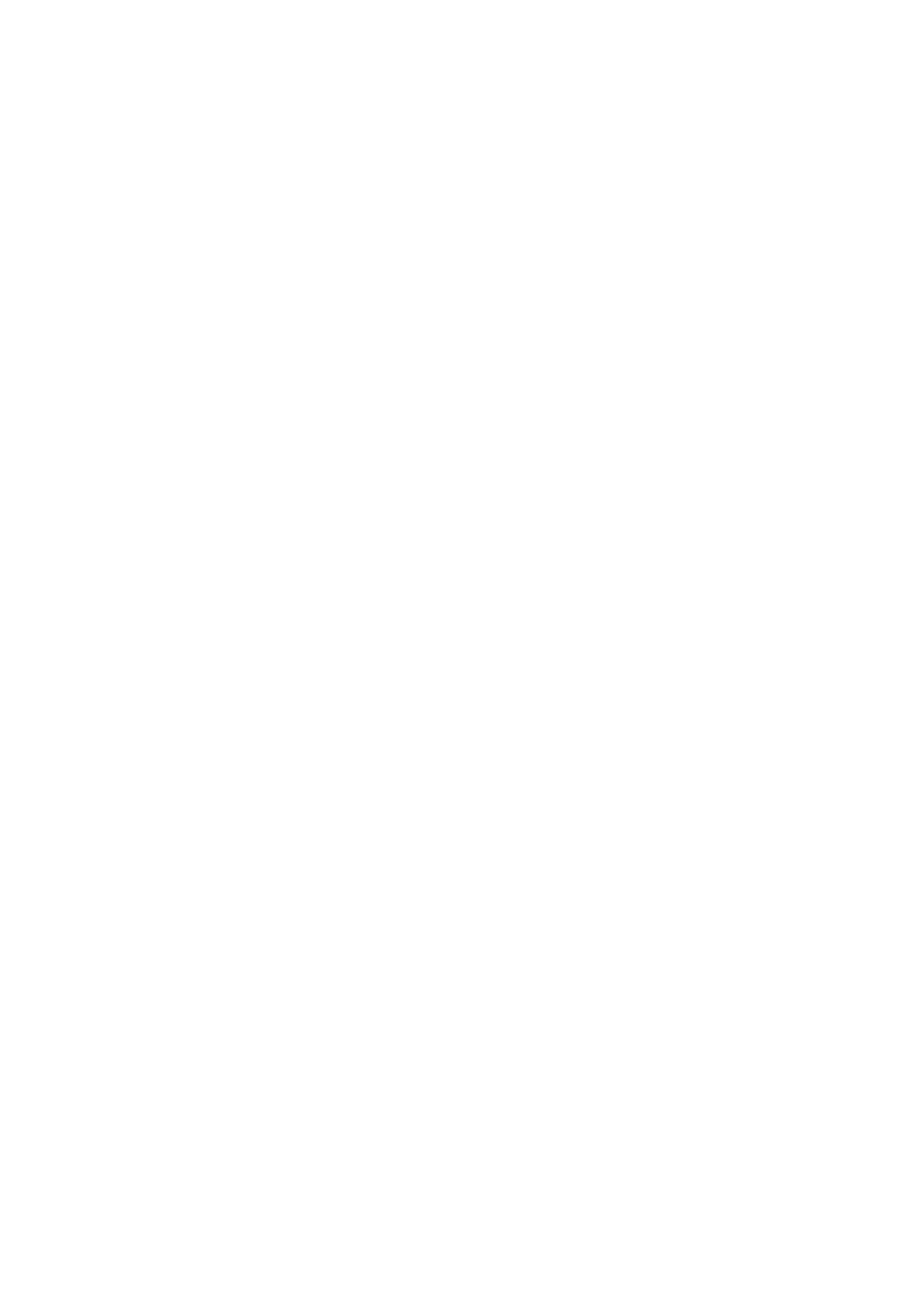## **2. ADVICE TO STATUTORY BODIES**

#### **Our schools**

The London Borough of Bexley has more than 80 schools, with three quarters being primary schools.

The majority of the Borough's schools have moved to academy status and the SACRE's ability to influence and intervene is limited. Whilst some schools continue to engage with the limited number of initiatives the SACRE is able to develop, they are mostly in the primary sector.

We do try to ensure that every school is aware of their responsibilities and, where appropriate, ensure that those required to follow the Bexley Agreed Syllabus do so, and encourage others to have regard to it where no specific religious denomination or other syllabus applies.

#### **Our profile**

Notwithstanding the above we reported last year that some schools and teachers are not aware of the SACRE, or of its work, and so we asked staff in the local authority's education directorate to undertake some awareness-raising for schools, governors and teachers. We are grateful that this has been happening where appropriate.

For some time the SACRE had not been able to access the services of an Adviser but following an appointment in Summer 2019 we are delighted that our new Adviser has been working hard to raise our profile.

However, with limited resources and an ever-increasing number of academies, we are finding it difficult to promote the SACRE and its work.

## **Agreed Syllabus**

A new Agreed Syllabus has been prepared and is due to be introduced in the 2020- 21 academic year. More details are provided in section 4 of this report.

## **SMSC**

The SACRE believes to complement RE in school, Spiritual, Moral, Social and Cultural Development should be promoted. However, following a very successful SMSC conference in 2017 the SACRE has not conducted any follow up research.

#### **Training**

Our Adviser has held a number of RE Network meetings for teachers, and these are well received. The current focus in on primary teachers, but if there is secondary interest too, this will be addressed. One such Network meeting in December 2019 was also used to gauge views on a new Agreed Syllabus, and to ask what teacher's needs and requirements for a new Syllabus might be.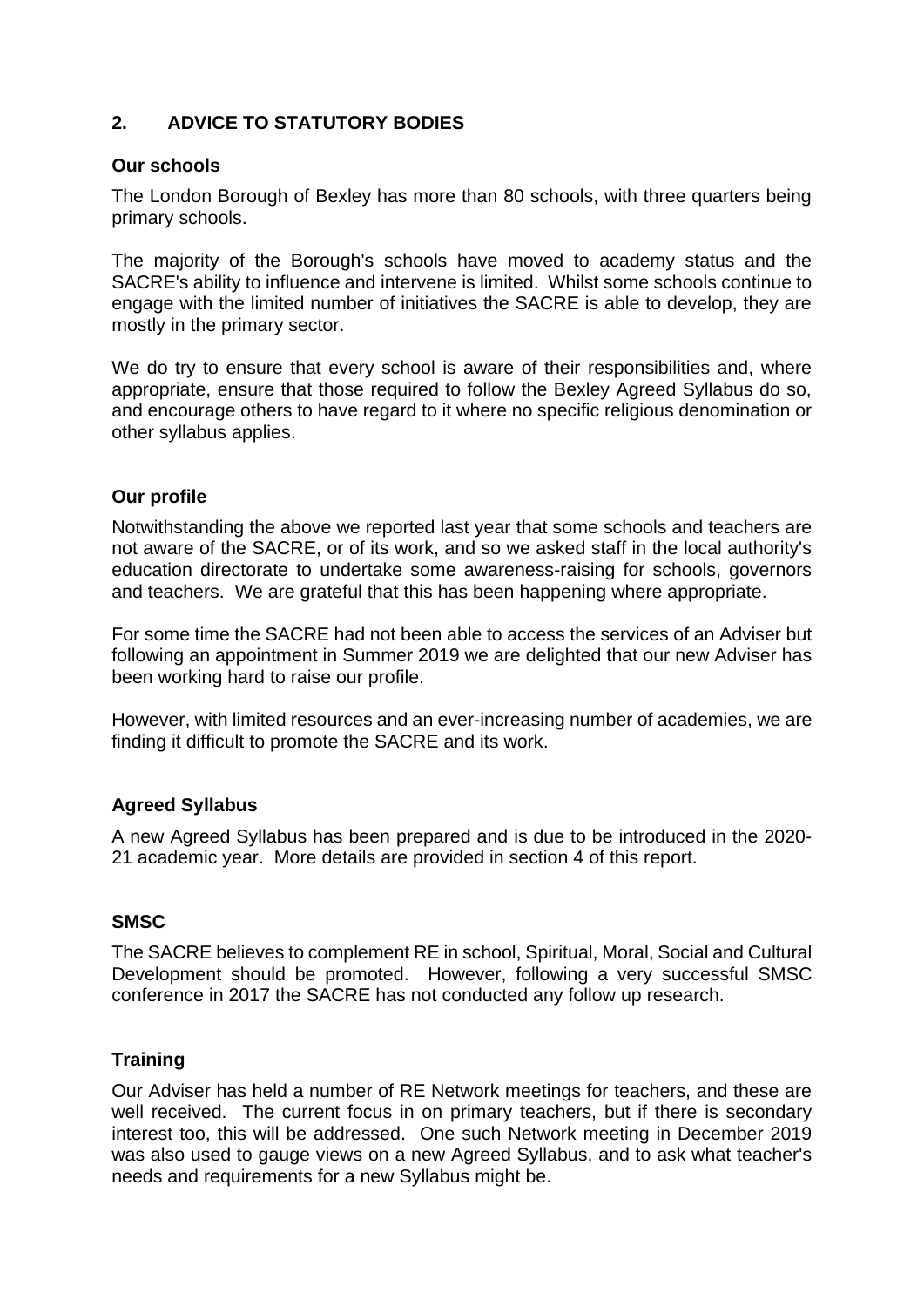One primary school had requested bespoke support.

The SACRE is extremely grateful to the local authority staff, and our adviser, all of whom undertook a great deal of hard work to organise RE training and related events.

No training events for Governors have been held in the period of this report.

#### **Newsletter**

Through our adviser, the SACRE produces a Newsletter every term. It is designed to publicise local events, training opportunities and articles and provide details of teaching resources of help and interest to RE subject leaders and teachers. It is also used to keep our schools informed about best practice.

#### **Teaching resources**

There is nothing specific to report this year, but the SACRE keeps this matter under review.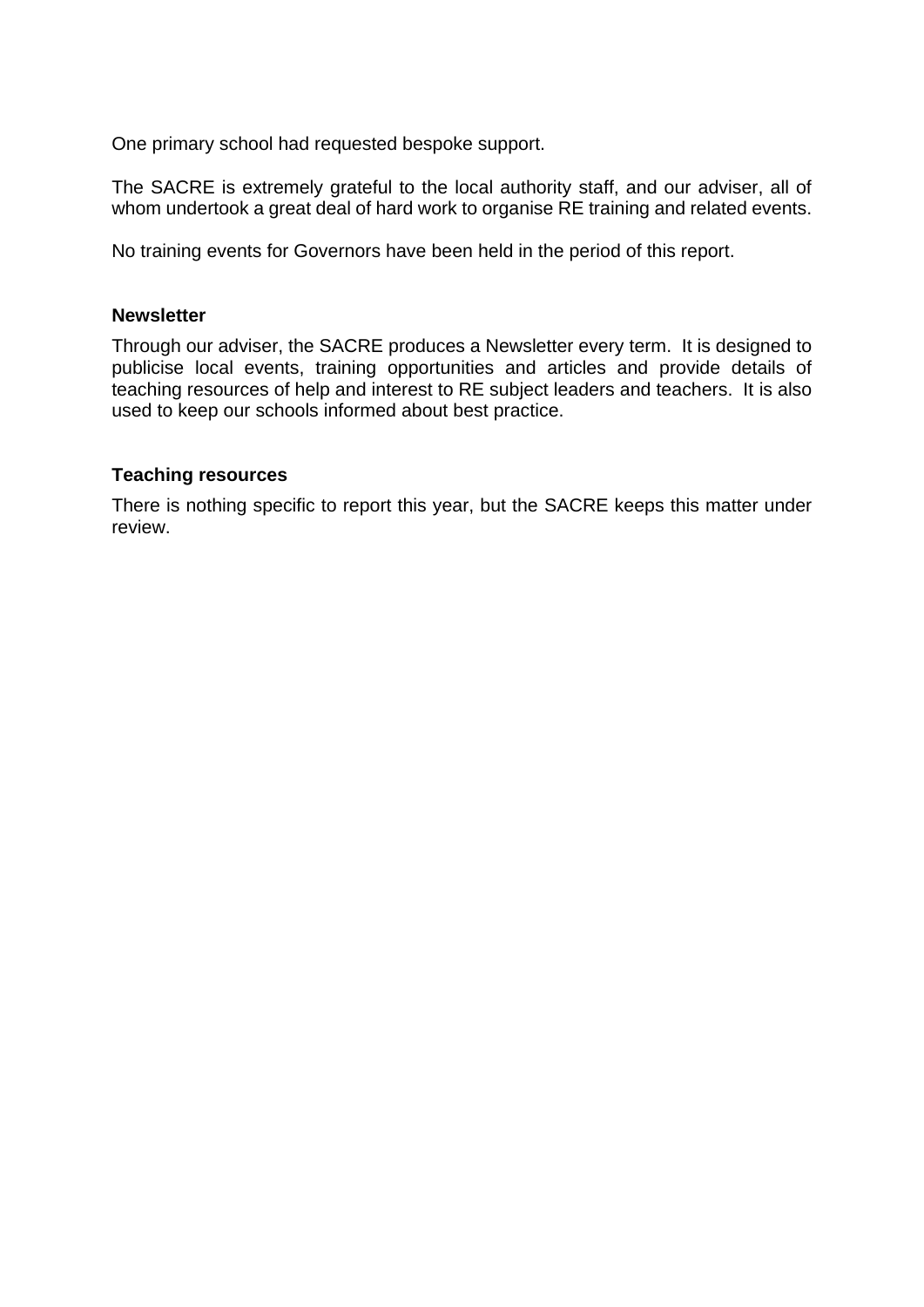## **3. STANDARDS AND QUALITY OF PROVISION OF RE**

#### **Provision of RE in schools**

Following earlier research to ascertain, as best as we could, the RE provision in our schools (as reported in our previous Annual Report) we agreed to conduct a review of a 20% sample of the Borough's school and academy websites each year against the same criteria as the original research, to ascertain if any improvement is evident. The sampling will focus on those schools and academies who were identified as requiring improvement. This is based on the assumption that those demonstrating good practice will continue to do so.

That sampling has not yet started and will be reported on next year.

#### **Religious Studies examinations in Bexley**

The SACRE continues to be proud of the results Bexley students achieve in their Religious Studies GCSE, AS and A Level examinations. But it should not be overlooked that good results would not be possible without the excellent teaching staff and RE subject leaders we have in the Borough, and the SACRE owes these dedicated people a debt of gratitude.

We discussed the 2019 examinations results and noted, with some regret, that the falling trend in GCSE Short and Full Course entries was continuing. However, 2019 presented another set of excellent results for the Borough's students who sat a Religious Studies examination. The students, their teachers and RE Leaders should be congratulated.

With the national lockdown in place because of Covid-19 the Summer 2020 examinations were severely disrupted and teacher assessments were used to determine students' results. It is somewhat disappointing therefore that we have been advised that these results are not going to be published by the Department for Education, so local authorities will not have access to the results data. This does not help a SACRE assess the quality of RE.

That said, historical results for RE examinations in the Borough are provided at the end of this section.

#### **Religious Studies examinations in England**

Aware of the concerns nationally (i.e. in England) about a decline in those sitting a Religious Studies examination the SACRE decided to make some comparisons with the core subjects of English, Mathematics, History and Geography. Qfqual analytics published data was used.

Earlier in this reporting year the SACRE asked to see some comparisons between Religious Studies and other subjects, and Members were provided with data for Religious Studies, English, Geography, History and Mathematics. It was clearly evident that whilst there will always be variations in examination entries because of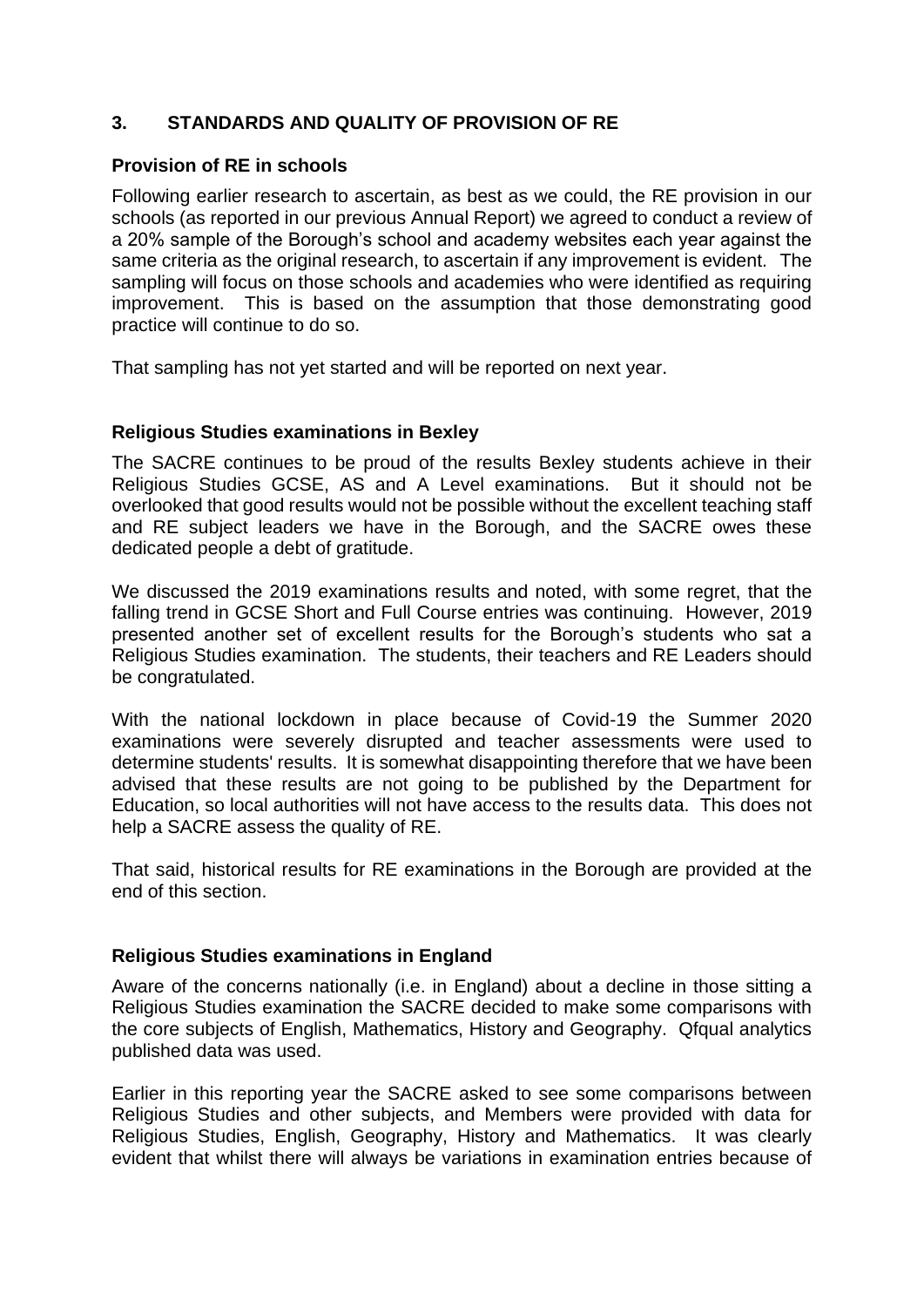the number of students, Religious Studies has seen fewer entries year on year across all three examination levels (GCSE Full Course, AS Level and A Level).

Although there are fluctuations with entries for all other subjects, with the exception of all AS Level examinations, and English A Level, there has not been the consistent and continuing decline that is evident for Religious Studies.

Whilst there will always be annual fluctuations in entry levels as a result of variations in student numbers, the change in Religious Studies examination entries is more pronounced than for the other subjects compared.

Some SACRE members believed the introduction of the EBacc. was a primary cause for the decline, and we wrote to the Secretary of State for Education on this matter (see below). Others suggested decoupling of the AS Level was another, and one further view expressed was that it is linked to the fact that some schools have reduced the options for their students so that only the best eight subjects are needed, meaning fewer exams are now taken (10 instead of 12), with Religious Studies being one of the casualties.

Against this background, it must be said that the SACRE is grateful for the work of our RE subject leaders and teachers in the Borough, against a national picture of teachers and schools struggling to meet their legal obligations.

#### **The English Baccalaureate and marginalisation of RE**

On 22 August 2019 the Secretary of State for Education announced that GCSE entries to core academic subjects and the English Baccalaureate (EBacc) had risen. Following discussion by the SACRE the Chairman wrote to the Minister in September 2019 about the decline in Religious Studies (RS) examinations locally and nationally, particularly as a result of its continued exclusion from the EBacc.

The Bexley SACRE shares the views of many in the teaching profession that the exclusion of GCSE RS from the EBacc has had a serious detrimental impact on learning about religion and belief in schools. There is evidence indicating that curriculum time for Religious Education (RE) has come under pressure, sometimes resulting in the marginalisation of RE teaching, with many schools reporting that curriculum time has been cut to make more room for core EBacc subjects.

A recent survey locally had revealed that many of our schools may not be fulfilling their statutory requirements in the teaching of RE, and we have seen a general decline in the number of GCSE RS examinations entries. In the SACRE's opinion, this decline is not a coincidence following the introduction of the EBacc, but a consequence of it.

The SACRE understands the intent behind the EBacc subjects, to promote a broad, academic core curriculum for statutory aged children and argues that RE conforms to that academic standard, with students required to actively engage in conceptualisation of key elements in belief systems and to articulate, often drawing on philosophical, ethical and humanist perspectives, the key characteristics of those beliefs and how it impacts human behaviour. It is also an academic discipline that can support British values.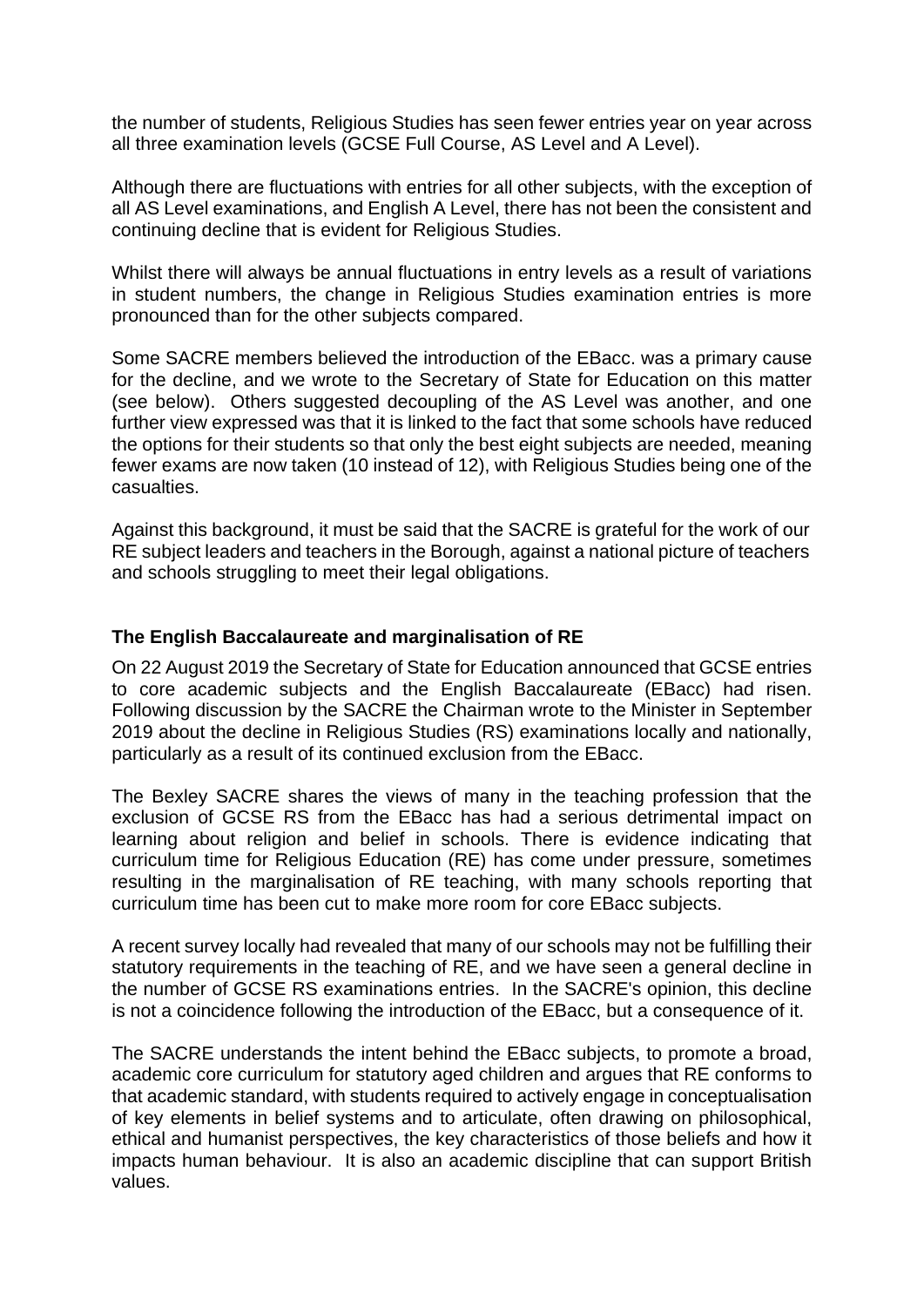We said to the Minister that excluding the GCSE RS from the EBacc has been demoralising for our teaching staff, it has devalued RE and has adversely impacted the academic, moral and social development of pupils. The SACRE believes that in our society today there has never been a greater need for the new and enlightened perspectives that good RE can deliver.

Statements from successive Ministers about there being a statutory requirement to teach RE are all well and good, but the subject will never receive the required curriculum time until the government ends this marginalisation of the subject and starts treating it with the respect and importance it deserves.

An expectation that powerless SACREs can resolve the problems being created is unrealistic. The future for the subject is extremely uncertain if this continues.

The response from the Minister's correspondence unit did nothing to raise the SACRE's spirits in that it said nothing more than changes will not be made to the EBacc and teaching of Religious Studies should be mandatory in all state funded schools.

The SACRE had also sent its concerns about marginalisation of RE, and the subject's importance in today's society, to all the Borough's schools so that, should they feel so inclined, they may pass on these concerns to the Secretary of State for Education.

The new Ofsted inspection framework offers some hope of a fuller investigation of RE in our schools, and we are aware of a number of at least one school that has been subject to a deep dive in RE.

#### **Complaints**

In the period covered by this Report, there were no complaints made to the SACRE about RE or the provision thereof.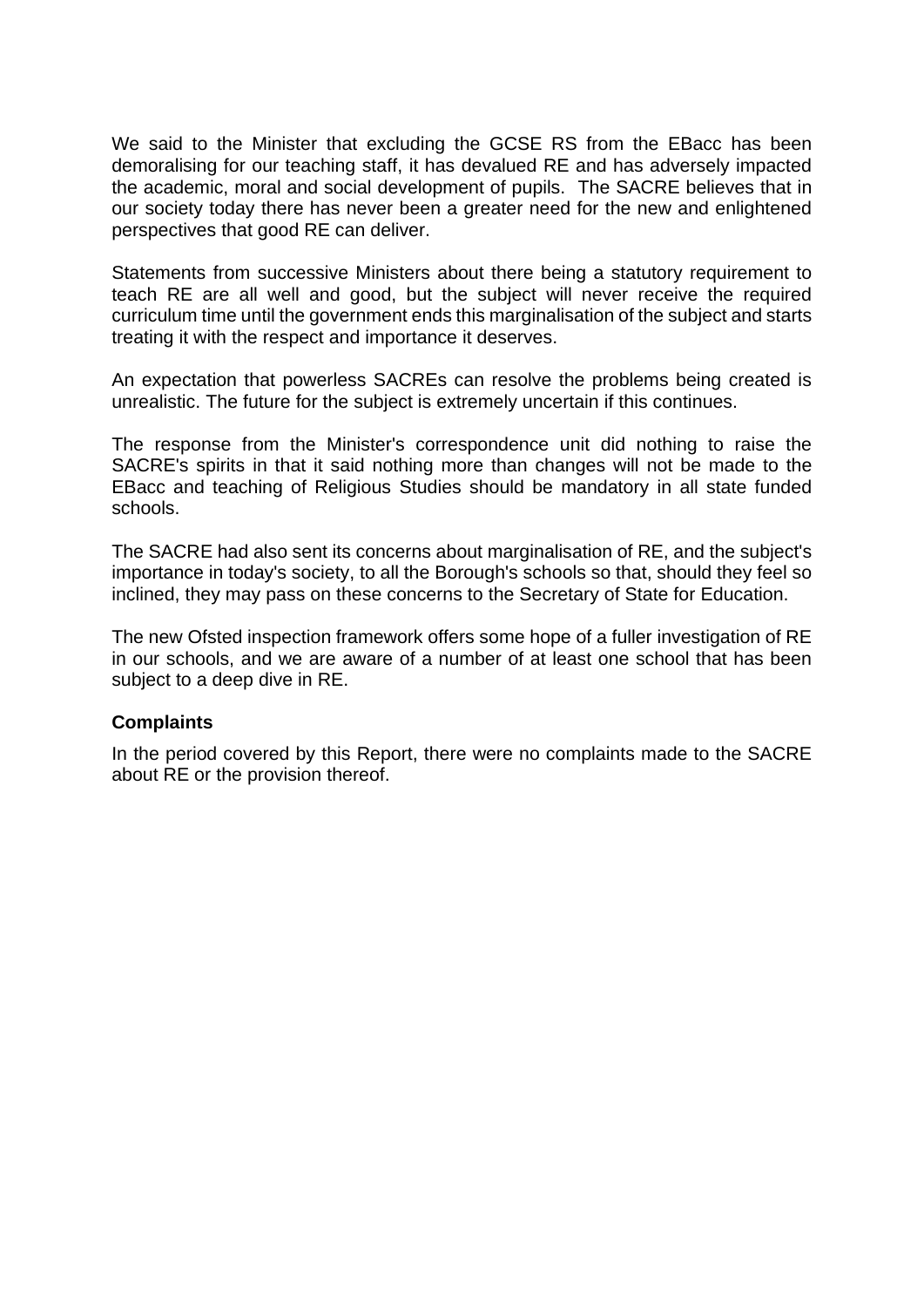#### **Religious Studies GCSE examination results: Bexley**

*(DfE advise 2020 data will not be published)*

| <b>GCSE Full Course</b> |                |                              |                         |                            |                                       |  |
|-------------------------|----------------|------------------------------|-------------------------|----------------------------|---------------------------------------|--|
|                         | <b>Entries</b> | <b>Passes</b><br>$A^*$ - $C$ | % Passes<br>$A^*$ - $C$ | All<br>passes<br>$A^*$ - G | $%$ All<br><b>Passes</b><br>$A^*$ - G |  |
|                         |                |                              |                         |                            |                                       |  |
| 2009                    | 1,010          | 746                          | 73.4                    | 994                        | 98.4                                  |  |
| 2010                    | 1,120          | 829                          | 74.0                    | 1,116                      | 99.6                                  |  |
| 2011                    | 1,625          | 1,161                        | 71.4                    | 1,609                      | 99.0                                  |  |
| 2012                    | 2,133          | 1,458                        | 68.4                    | 2,091                      | 98.0                                  |  |
| 2013                    | 1,977          | 1,481                        | 74.9                    | 1,953                      | 98.8                                  |  |
| 2014                    | 2,136          | 1,650                        | 77.2                    | 2, 111                     | 98.8                                  |  |
| 2015                    | 2,062          | 1,635                        | 79.3                    | 2,031                      | 98.5                                  |  |
| 2016                    | 2,197          | 1,625                        | 74.0                    | 2,163                      | 98.5                                  |  |
| 2017                    | 1,982          | 1,533                        | 77.3                    | 1,960                      | 98.9                                  |  |

| <b>GCSE Full Course</b> |                |               |          |               |                        |  |
|-------------------------|----------------|---------------|----------|---------------|------------------------|--|
|                         | <b>Entries</b> | <b>Passes</b> | % Passes | All<br>passes | % All<br><b>Passes</b> |  |
|                         |                | $9 - 4$       | $9 - 4$  | $9 - 1$       | $9 - 1$                |  |
| 2018                    | 1,779          | 1.293         | 72.7%    | 1,740         | 97.8%                  |  |
| 2019                    | 1,643          | 1,360         | 82.8%    | 1,631         | 99.3%                  |  |

| <b>GCSE Short Course</b> |                |                              |                         |                              |                                |  |
|--------------------------|----------------|------------------------------|-------------------------|------------------------------|--------------------------------|--|
|                          | <b>Entries</b> | <b>Passes</b><br>$A^*$ - $C$ | % passes<br>$A^*$ - $C$ | All<br>passes<br>$A^*$ - $G$ | $%$ all<br>passes<br>$A^*$ - G |  |
| 2008                     | 1,554          | 932                          | 60                      | 1,525                        | 98.I                           |  |
| 2009                     | 1,417          | 900                          | 63.5                    | 1,395                        | 98.5                           |  |
| 2010                     | 1,631          | 892                          | 54.7                    | 1,590                        | 97.5                           |  |
| 2011                     | 1,047          | 593                          | 56.6                    | 1,008                        | 96.3                           |  |
| 2012                     | 536            | 299                          | 55.8                    | 510                          | 95.1                           |  |
| 2013                     | 706            | 357                          | 50.6                    | 673                          | 95.3                           |  |
| 2014                     | 437            | 178                          | 40.7                    | 395                          | 90.4                           |  |
| 2015                     | 216            | 44                           | 20.4                    | 198                          | 91.7                           |  |
| 2016                     | 3              |                              | 33.3                    | 3                            | 100.0                          |  |
| 2017                     | 38             |                              | 2.6                     | 31                           | 81.6                           |  |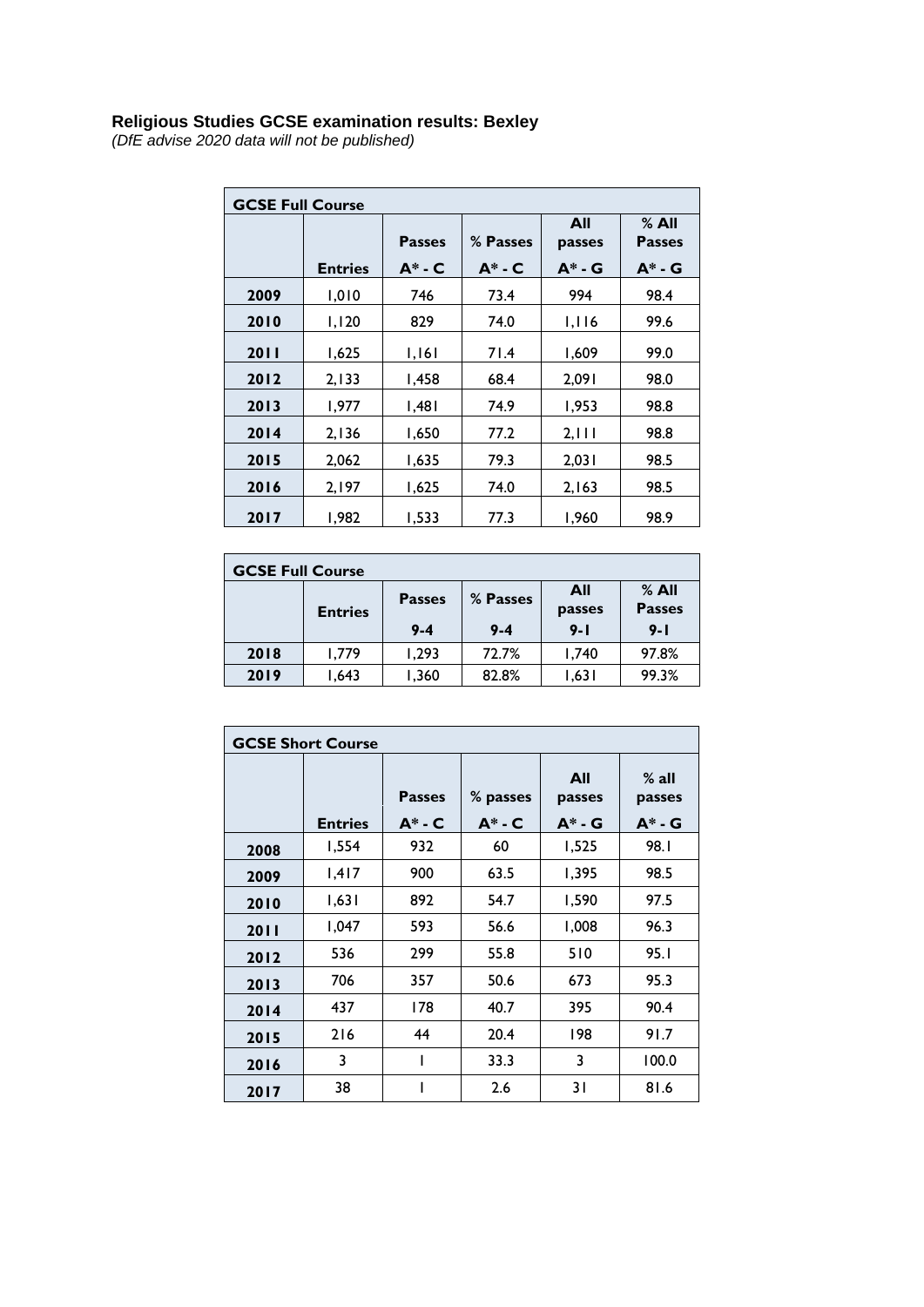| <b>GCSE Short Course</b> |                |                          |                     |                          |                                   |  |  |
|--------------------------|----------------|--------------------------|---------------------|--------------------------|-----------------------------------|--|--|
|                          | <b>Entries</b> | <b>Passes</b><br>$9 - 4$ | % Passes<br>$9 - 4$ | All<br>passes<br>$9 - 1$ | % All<br><b>Passes</b><br>$9 - 1$ |  |  |
| 2018                     | 23             | O                        | 0%                  | 17                       | 73.9%                             |  |  |

There were no recorded GCSE Short Courses in Bexley in 2019.

| <b>AS Level</b> |                |                          |                     |                          |                              |  |
|-----------------|----------------|--------------------------|---------------------|--------------------------|------------------------------|--|
|                 | <b>Entries</b> | <b>Passes</b><br>$A - B$ | % passes<br>$A - B$ | All<br>passes<br>$A - E$ | $%$ all<br>passes<br>$A - E$ |  |
| 2009            | 108            | 4 <sub>1</sub>           | 38.0                | 89                       | 82.4                         |  |
| 2010            | 104            | 40                       | 38.5                | 91                       | 87.5                         |  |
| 2011            | 98             | 32                       | 32.7                | 89                       | 90.8                         |  |
| 2012            | 142            | 68                       | 47.9                | 122                      | 85.9                         |  |
| 2013            | 140            | 52                       | 37.1                | 2                        | 86.4                         |  |
| 2014            | <b>118</b>     | 54                       | 45.8                | 113                      | 95.8                         |  |
| 2015            | 226            | 97                       | 42.9                | 212                      | 93.8                         |  |
| 2016            | 238            | 95                       | 39.9                | 226                      | 95.0                         |  |
| 2017            | 154            | 70                       | 45.5                | 142                      | 92.2                         |  |
| 2018            | 151            | 54                       | 35.8                | 134                      | 88.7                         |  |
| 2019            | 37             | П                        | 29.7                | 27                       | 73.0                         |  |

| <b>A Level</b> |                |                            |                       |                                   |                                       |  |
|----------------|----------------|----------------------------|-----------------------|-----------------------------------|---------------------------------------|--|
|                | <b>Entries</b> | <b>Passes</b><br>$A^* - B$ | % Passes<br>$A^* - B$ | All<br><b>Passes</b><br>$A^*$ - E | $%$ All<br><b>Passes</b><br>$A^*$ - E |  |
| 2009           | 67             | 31                         | 46.3                  | 67                                | 100.0                                 |  |
| 2010           | 58             | 34                         | 58.6                  | 57                                | 98.3                                  |  |
| 2011           | 68             | 28                         | 41.2                  | 67                                | 98.5                                  |  |
| 2012           | 61             | 28                         | 45.9                  | 56                                | 91.8                                  |  |
| 2013           | 80             | 46                         | 57.5                  | 78                                | 97.5                                  |  |
| 2014           | 82             | 47                         | 57.3                  | 80                                | 97.6                                  |  |
| 2015           | 90             | 44                         | 48.9                  | 88                                | 97.8                                  |  |
| 2016           | 148            | 79                         | 53.4                  | 148                               | 100.0                                 |  |
| 2017           | 130            | 72                         | 55.4                  | 129                               | 99.2                                  |  |
| 2018           | 113            | 51                         | 45. I                 | 108                               | 95.6                                  |  |
| 2019           | 105            | 37                         | 35.2                  | 101                               | 96.2                                  |  |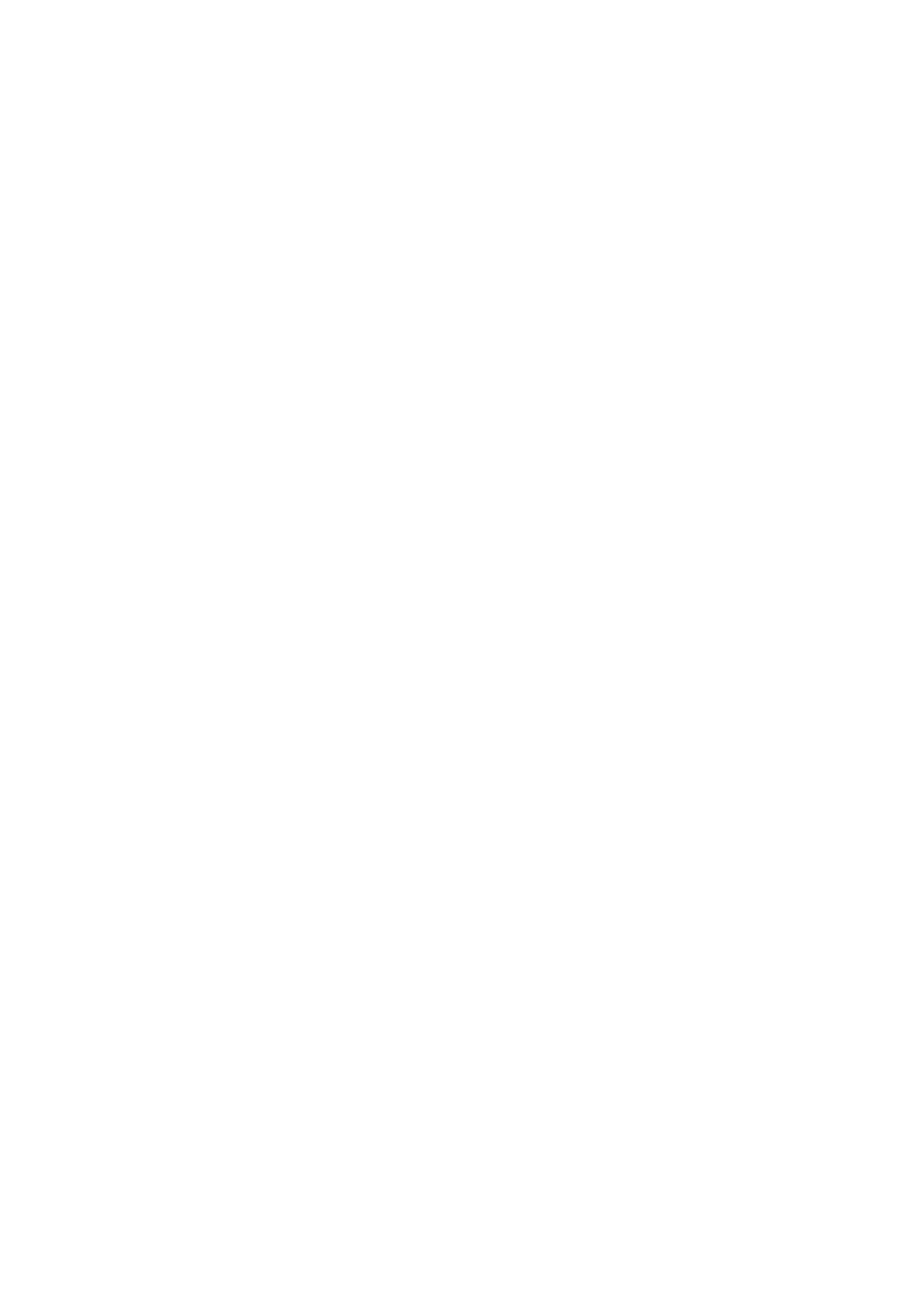#### **4. AGREED SYLLABUS**

#### **The Bexley Agreed Syllabus**

The current Agreed Syllabus was introduced in September 2014, and in the period of this Report continues to be well received. And we hear that it is well established in schools that follow it.

However, as reported last time, the Agreed Syllabus was due for review and a scoping group had reported to the Agreed Syllabus Conference (ASC) that the Syllabus required updating, as although much of the knowledge and organisation will be valuable moving forward, there are significant areas which needed adjusting, in the light of changes in education since 2014. This view was based on three areas: Assessment Methodology (changes in practice require review); Progression (a more explicit programme map is recommended); and, Curriculum Content (content and expectations from RE require review).

Last time we reported that the ASC was due to meet again to assess further research requested by us into the options available for a new Syllabus, and the Conference convened in February and March 2020. In the light of the scoping groups findings, the ASC accepted that retaining the existing Syllabus was not a realistic option and therefore considered three alternative approaches: to amend and update the current version; to prepare a new Agreed Syllabus to reflect current practice; or, to purchase an off-the shelf Agreed Syllabus and adapt it for Bexley.

The ASC was also acutely aware of the new Ofsted inspection framework which places great emphasis on the importance of the curriculum and progression, with its particular focus on curriculum intent (why content is studied and how it meets the needs of learners), implementation (how intent is delivered) and impact (how it contributes to an holistic view of achievement and pupil development). The ASC noted that a new Agreed Syllabus must be able to support those three elements.

Having taken into account the scoping group comments, and having also assessed existing staffing resources and expertise, the option to explore the purchase of an Agreed Syllabus, adapted for Bexley, was agreed. It was noted that this has become an increasingly popular choice for hard pressed ASC's, and it was unanimously agreed to purchase from RE Today a Syllabus that offers a systematic approach to learning.

Before committing to this course of action the Borough's Headteachers and RE leads were consulted. There were no objections and some useful observations were received, which have been used to enable the standard Syllabus offered by RE Today to be adapted for Bexley and make it more relevant to the Bexley demographic.

The exciting new Syllabus was adopted by the local authority in the Summer of 2020 and will be made available for all schools and academies in the Borough for the 2020- 21 academic year. A virtual launch event is planned in October 2020 and a day conference of face to face training for teachers is scheduled for March 2021. We are reassured that the transition from the old Syllabus to the new one will be straightforward, but amongst other things the March 2021 event will review how teachers are managing with the new Syllabus.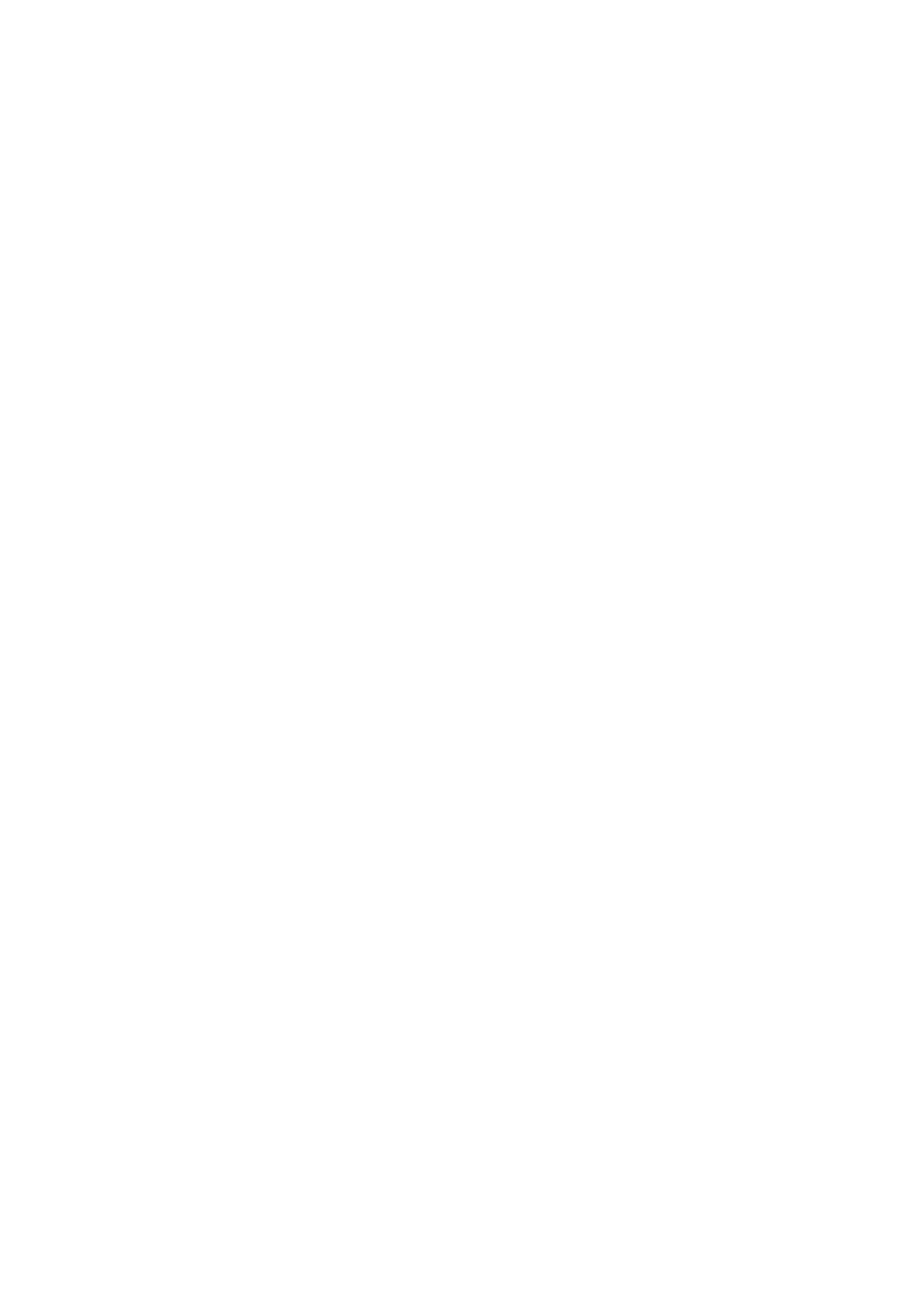#### **5. COLLECTIVE WORSHIP**

#### **Provision of collective worship in schools**

Research conducted in 2018 helped us ascertain which schools state when and how collective worship is conducted, and the initial findings revealed that for many schools the provision of relevant information is lacking.

The SACRE was disappointed to find that as many as half of our schools and academies (13 secondary and 30 primary) are not providing the recommended information on collective worship, which in turn leads the SACRE to believe that provision of the statutory requirement for a daily act of worship is not being met.

Members of the local authority's Strategic Education and Improvement Team had therefore planned to conduct up to 10 visits to schools and academies in the 2019/20 academic year, to ascertain collective worship provision, and the SACRE was expecting to receive regular reports on those visits. However, the Covid pandemic and closure of schools during lockdown has meant this work is on hold, for now.

When these visits can begin a key objective for the SACRE will be to assess the reports of those visits and ascertain what further action, if any, is required in respect of the provision of collective worship.

#### **Determination and complaints**

For a number of years the SACRE has had a comprehensive determination framework that provides guidance on the procedures in the London Borough of Bexley for Head Teachers of schools wishing to seek a determination in respect of collective worship, or renewal or review of a previous determination.

This framework has never been brought into use and, as might be expected, therefore, in the period of this report no determinations were applied for.

The SACRE did not receive any complaints about collective worship.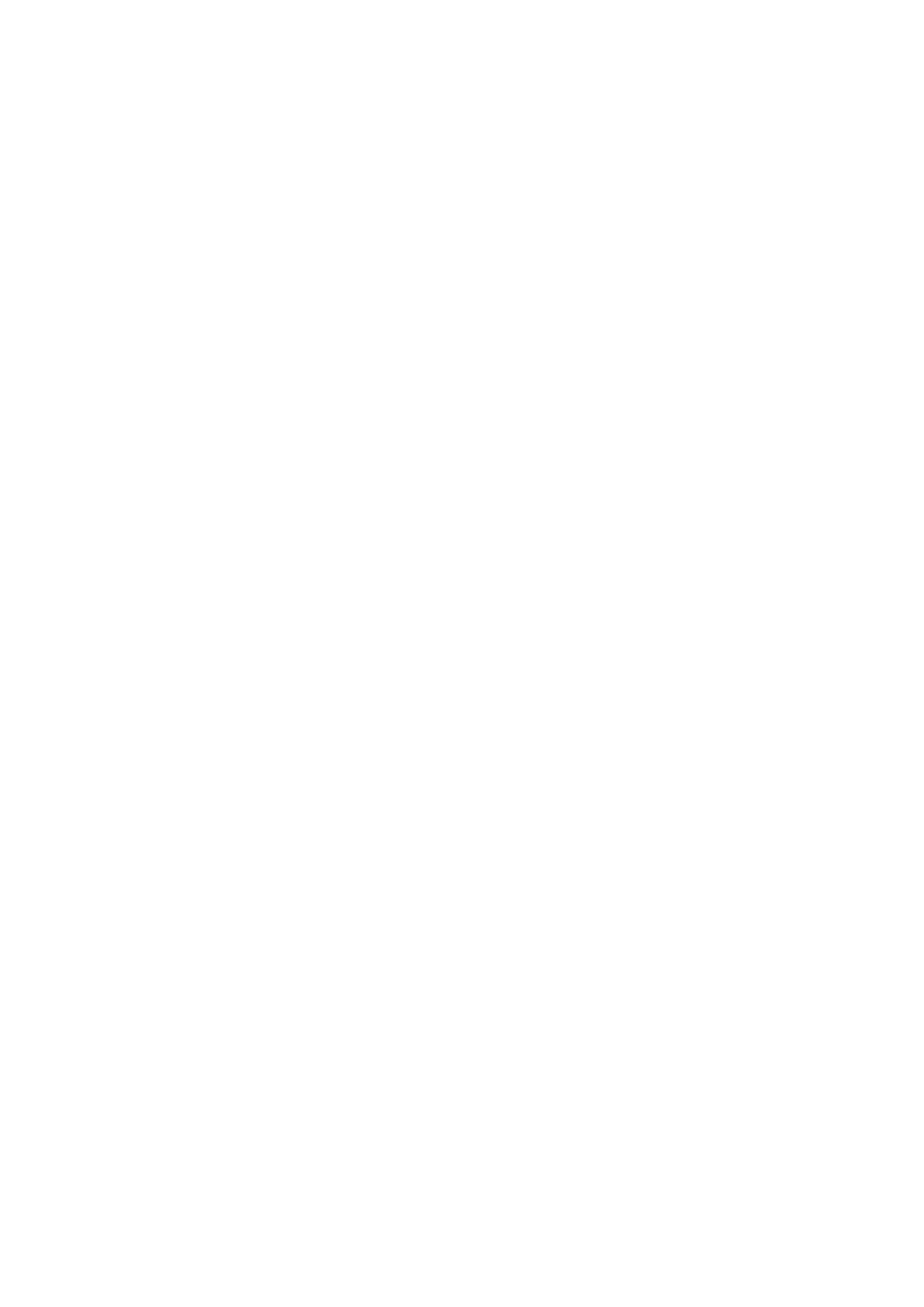#### **6. MANAGEMENT OF SACRE**

#### **Professional and administrative support**

We are grateful that a senior officer from the local authority's Strategic Education and Improvement Team has attended every meeting in the period of this report. An officer of the Committee Services and Scrutiny Team of the local authority clerks the SACRE meetings and acts as the point of contact for individual members and external enquiries.

Following the absence of an Adviser for more than a year, we are delighted that our new Adviser has resurrected the SACRE termly Newsletter and regular RE networking sessions for teachers. We know the latter are particularly valued by our primary teachers, many of whom are not experts in the subject and appreciate any support that can be offered.

#### **Development of the SACRE and SACRE training**

SACRE members are encouraged to attend national and regional events and to report back to subsequent SACRE meetings, but other than those organised by the local authority or the SACRE, no such events were attended in the period covered by this Report.

Any new members are provided with details of the work of the Bexley SACRE and are given copies of relevant National Association of SACRE literature.

We have plans to re-visit the using the National Association of SACREs (NASACRE) self-assessment toolkit scores first achieved in 2013. We may well re-visit the March 2018 outcome on "Standards and Quality of Provision of RE". In any subsequent assessment we would hope to be able to show that the six sub-categories of the selfassessment show some improvement from earlier results.

#### **Finance**

The SACRE receives no independent funding, although we are grateful to have access to an allocation from the local authority's education budget should the need arise for a limited number of conference delegate fees, for example, and our NASACRE membership fee. The fee for the SACRE's Adviser is also paid from this budget.

We now receive regular updates on our budget allocation. This includes staffing costs and takes the SACRE's allocation beyond the recommended allocations from the Central Schools Services Block, for which we are grateful.

#### **Membership and Constitution**

Maintaining a strong membership is an ongoing concern for the SACRE. We continue to have two long-standing vacancies in Group A, and these are proving difficult to fill: a number of local and national organisations have been approached but appear to be either unable or unwilling to nominate someone.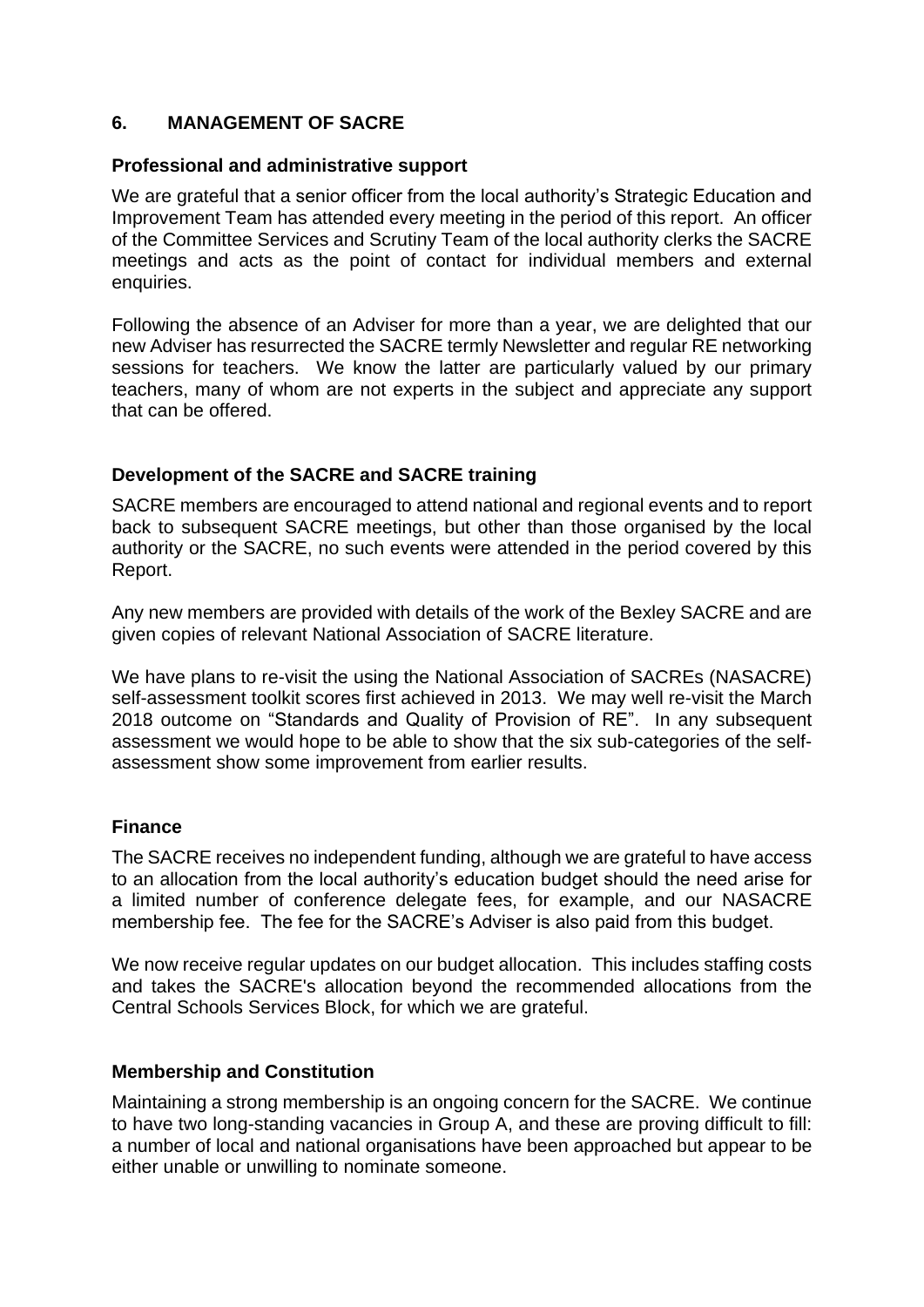Every four years, before local elections, the Chairman and Secretary conduct a membership review. The next review is due in 2022.

The SACRE Constitution was reviewed during the period of this report, to align it more closely with wording in relevant legislation and bring it more up to date. We adopted a new Constitution in November 2019.

Details of the SACRE membership and attendance at meetings during the period of this report, are provided in the following four pages.

#### **NASACRE Code of Conduct**

We have adopted the NASACRE Code of Conduct, which will complement our Constitution.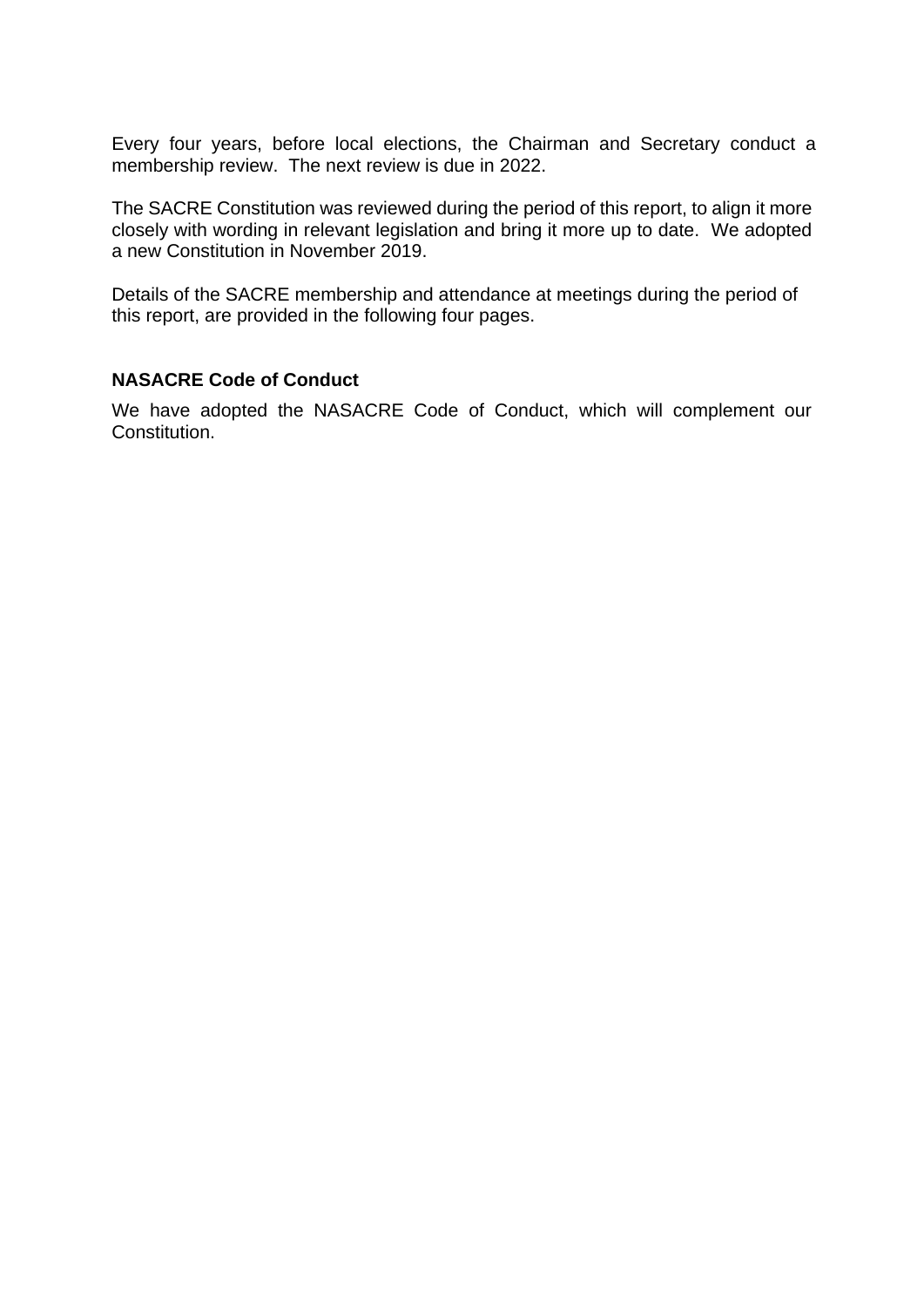The composition of the SACRE for the 2019/20 academic year was as follows:

## **GROUP A (CHRISTIAN AND OTHER FAITHS)**

| <b>Baptist</b>                       | Mr Mark Leveson     |                   |
|--------------------------------------|---------------------|-------------------|
| Free Church (Evangelical Christians) | Mr Paul Weston      |                   |
| Islam                                | Mrs Faozia Rashid   |                   |
| <b>Islam</b>                         | Dr Faz Rashid       |                   |
| Methodist                            | Mrs Di Sprowles     |                   |
| <b>Sikh</b>                          | Mr Kulvinder Singh  |                   |
| <b>Buddhism</b>                      | Mr Bijay Gurung     |                   |
| Hinduism                             | Vacancy             |                   |
| Judaism                              | Vacancy             |                   |
| <b>Roman Catholic</b>                | Ms Rebecca O'Reilly | Since January '20 |

## **GROUP B (CHURCH OF ENGLAND)**

Ms Virginia Corbyn Rev'd Alison Healy Mrs Dorothy Jones (Vice Chairman) Mrs Michelle Torrance

## **GROUP C (TEACHERS IN THE AUTHORITY)**

Mrs June Ben Rabah Mr Matthew Harris Mrs Julie O'Hara **Since February '20** Ms Victoria O'Reilly **Since September '19** Ms Cerys Siney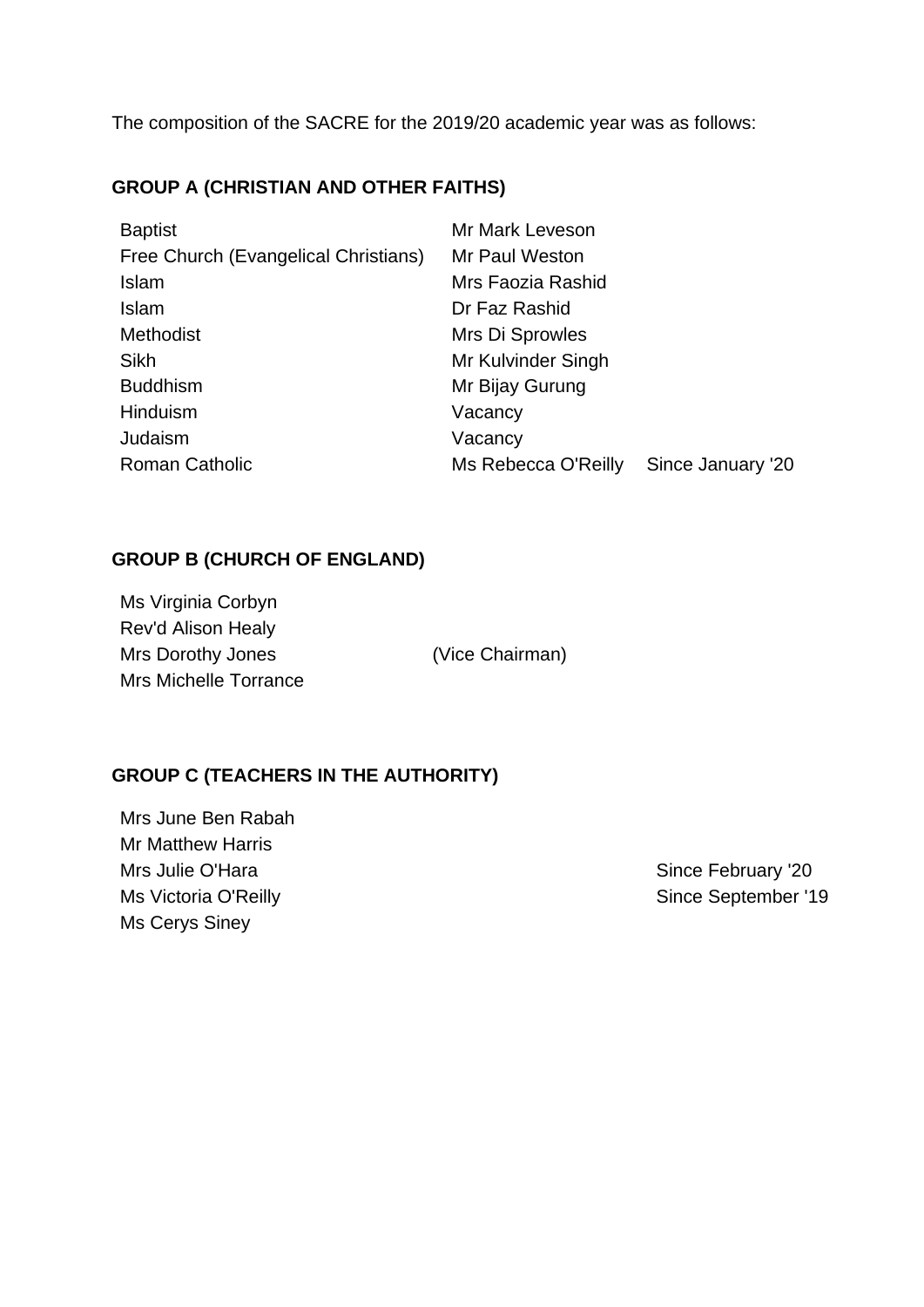## **GROUP D (THE AUTHORITY)**

| <b>Councillor Esther Amaning</b>         |            |               |
|------------------------------------------|------------|---------------|
| <b>Councillor Cheryl Bacon</b>           |            |               |
| <b>Councillor Christine Bishop</b>       |            |               |
| <b>Councillor Sybil Camsey</b>           |            | Since May '20 |
| <b>Councillor Christine Catterall</b>    | (Chairman) |               |
| <b>Councillor Sally Hinkley</b>          |            | Since May '20 |
| <b>Councillor Howard Jackson</b>         |            |               |
| <b>Councillor Geraldene Lucia-Hennis</b> |            | Since May '20 |
| <b>Councillor Melvin Seymour</b>         |            |               |

Councillor James Hunt **Councillor James Hunt** 20 Councillor Wendy Perfect Councillor Wendy Perfect Councillor Adam Wildman **Councillor Adam Wildman** 

### **CO-OPTED MEMBERS**

None

## **SUBSTITUTE MEMBERS (other than Councillor substitutes)**

None

## **OBSERVER**

None

## **ADVISERS AND OFFICERS**

| Mrs Lauren Ovenden | Head of Strategic Education &<br>Improvement |
|--------------------|----------------------------------------------|
| Ms Rizwana Rehman  | <b>Part-time Adviser</b>                     |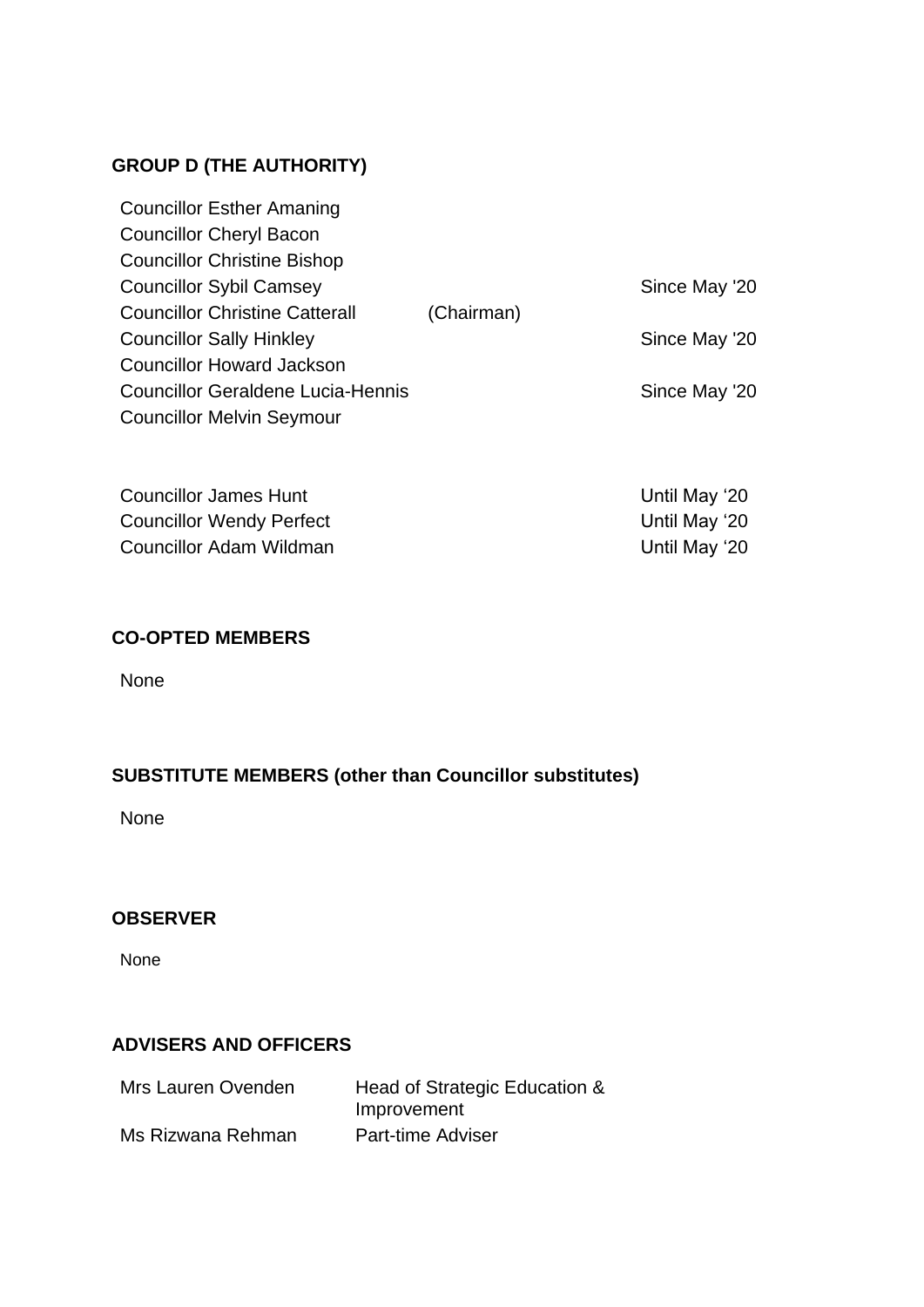Attendance by members during the 2019/20 academic year was as follows:

|                                      | <b>Possible</b> | <b>Apologies</b><br>submitted | <b>Absent</b>  | <b>Attended</b> |
|--------------------------------------|-----------------|-------------------------------|----------------|-----------------|
| <b>Group A</b>                       |                 |                               |                |                 |
| Mr Bijay Gurung                      | $\overline{2}$  | $\overline{2}$                | 0              | 0               |
| Mr Mark Leveson                      | $\overline{2}$  | $\overline{0}$                | 0              | $\overline{2}$  |
| Ms Rebecca O'Reilly                  | 1               | 1                             | 0              | $\overline{0}$  |
| Mrs Faozia Rashid                    | $\overline{2}$  | $\overline{2}$                | 0              | $\mathbf 0$     |
| Dr Faz Rashid                        | $\overline{2}$  | $\overline{2}$                | 0              | 0               |
| Mr Kulvinder Singh                   | $\overline{2}$  | $\overline{0}$                | $\overline{2}$ | 0               |
| Mrs Di Sprowles                      | $\overline{2}$  | 1                             | $\mathbf 0$    | 1               |
| Mr Paul Weston                       | $\overline{2}$  | 1                             | $\overline{0}$ | 1               |
| <b>Group B</b>                       |                 |                               |                |                 |
| Ms Virginia Corbyn                   | $\overline{2}$  | $\overline{0}$                | 0              | $\overline{2}$  |
| Rev'd Alison Healy                   | $\overline{2}$  | $\mathbf 0$                   | 0              | $\overline{2}$  |
| Mrs Dorothy Jones<br>(Vice Chairman) | $\overline{2}$  | $\overline{0}$                | 0              | $\overline{2}$  |
| <b>Mrs Michelle Torrance</b>         | $\overline{2}$  | 1                             | $\mathbf 0$    | 1               |
| <b>Group C</b>                       |                 |                               |                |                 |
| Mrs June Ben Rabah                   | $\overline{2}$  | $\overline{2}$                | 0              | 0               |
| <b>Mr Matthew Harris</b>             | $\overline{2}$  | 1                             | 0              | 1               |
| Mrs Julie O'Hara                     | 1               | $\overline{0}$                | 0              | 1               |
| Ms Victoria O'Reilly                 | $\overline{2}$  | 1                             | 0              | 1               |
| Ms Cerys Siney                       | $\overline{2}$  | 0                             | $\overline{0}$ | $\overline{2}$  |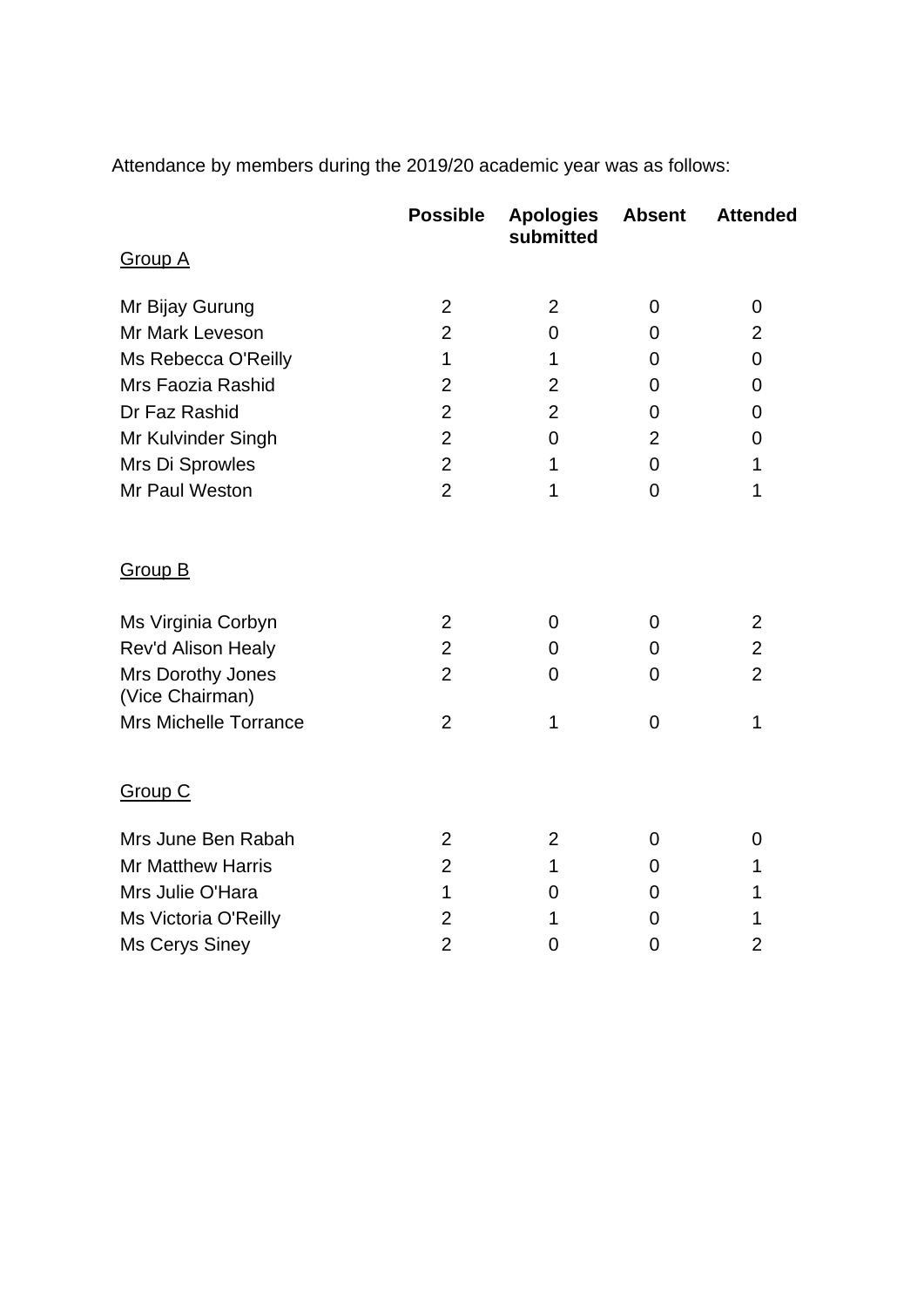|                                                     | <b>Possible</b> | <b>Apologies</b><br>submitted | <b>Absent</b>  | <b>Actual</b>  |  |  |
|-----------------------------------------------------|-----------------|-------------------------------|----------------|----------------|--|--|
| <b>Group D</b>                                      |                 |                               |                |                |  |  |
| <b>Councillor Esther Amaning</b>                    | $\overline{2}$  | 0                             | 0              | $\overline{2}$ |  |  |
| <b>Councillor Cheryl Bacon</b>                      | $\overline{2}$  | $\overline{2}$                | 0              | $\Omega$       |  |  |
| <b>Councillor Christine Bishop</b>                  | $\overline{2}$  | 1                             | 0              | 1              |  |  |
| <b>Councillor Sybil Camsey</b>                      | 0               | 0                             | 0              | 0              |  |  |
| <b>Councillor Christine Catterall</b><br>(Chairman) | $\overline{2}$  | 1                             | 0              | 1              |  |  |
| <b>Councillor Sally Hinkley</b>                     | 0               | 0                             | 0              | 0              |  |  |
| <b>Councillor James Hunt</b>                        | 2               | $\overline{2}$                | 0              | 0              |  |  |
| <b>Councillor Howard Jackson</b>                    | $\overline{2}$  | 1                             | 0              | 1              |  |  |
| <b>Councillor Geraldene Lucia-</b><br>Hennis        | 0               | 0                             | $\overline{0}$ | $\overline{0}$ |  |  |
| <b>Councillor Wendy Perfect</b>                     | 2               | 0                             | 0              | 2              |  |  |
| <b>Councillor Melvin Seymour</b>                    | $\overline{2}$  | $\overline{2}$                | 0              | $\overline{0}$ |  |  |
| <b>Councillor Adam Wildman</b>                      | $\overline{2}$  | 0                             | 1              | 1              |  |  |
| <b>Observer</b>                                     |                 |                               |                |                |  |  |
| <b>None</b>                                         |                 |                               |                |                |  |  |
| Adviser and local authority lead officers           |                 |                               |                |                |  |  |
| Mrs Lauren Ovenden                                  | $\overline{2}$  | 0                             | 0              | 2              |  |  |
| Ms Rizwana Rehman                                   | $\overline{2}$  | 1                             | 0              | 1              |  |  |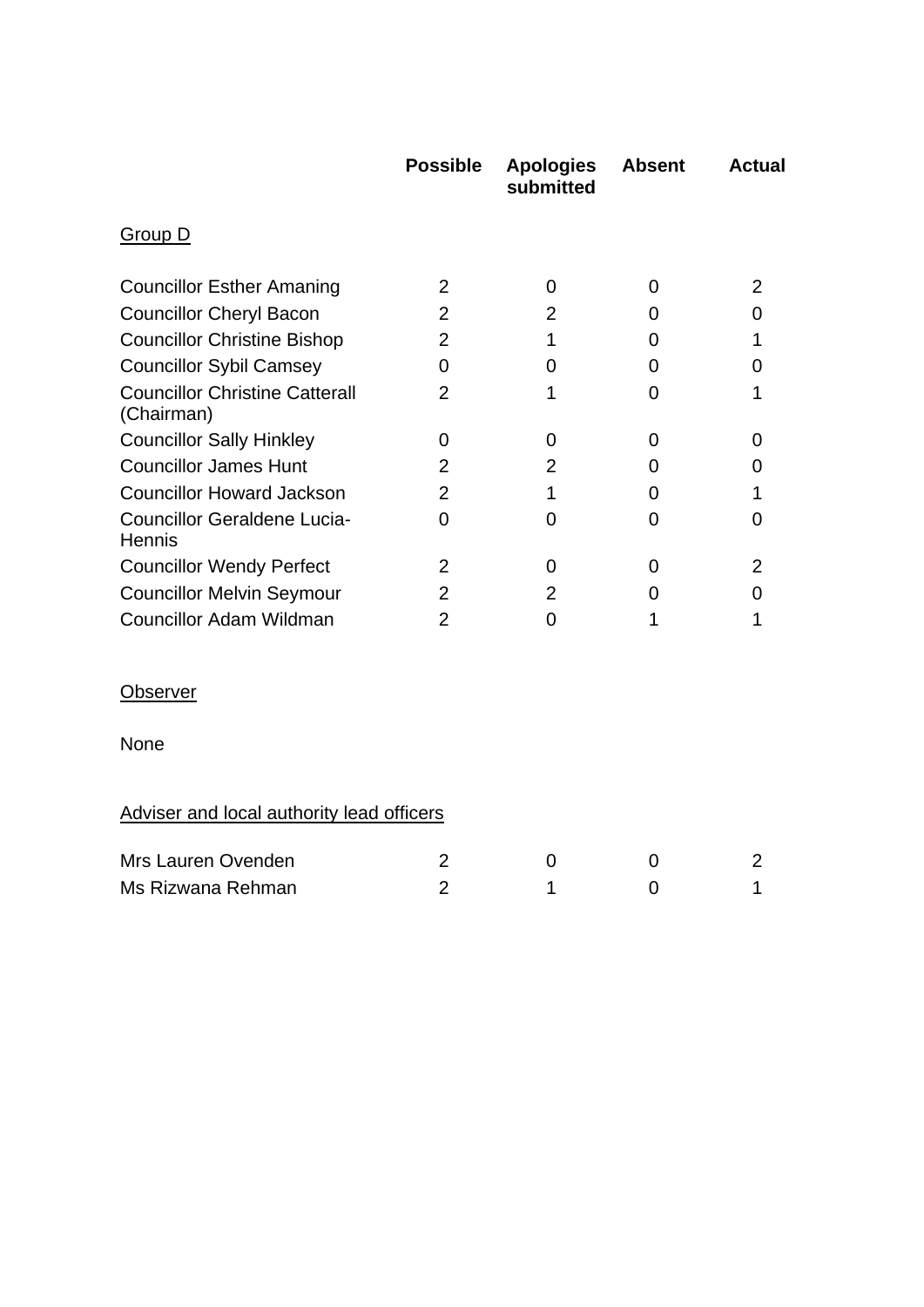## **7. SACRE IN THE WIDER COMMUNITY**

#### **Our activities**

Bexley SACRE is a member of the National Association of SACREs (NASACRE). As mentioned earlier in this report, we have adopted the NASACRE Code of Conduct.

The SACRE works in collaboration with the local Diocesan Boards.

The CRiBS organisation (Christian Resources in Bexley Schools) continues to be represented on the SACRE.

A local Mosque has kindly offered their premises for the SACRE to hold a meeting and confirmed an offer to schools to undertake an educational visit.

A number of our members attend meetings of the Bexley Inter Faith Forum, and we include in our meeting agendas details of forthcoming Forum activities and events.

The contribution of the SACRE to the local authority agenda has been primarily through the provision of RE resources and RE subject leader training and networking events.

#### **Consultations and correspondence**

We discuss topics of interest in the regular issues of the NASACRE Newsletter.

The SACRE has been following closely, and with interest, the work of the Commission on Religious Education (CoRE). There have been no developments of note in this reporting year and, following the conclusion of the Secretary of State for Education "that now is not the time to implement the recommended reforms" and given that we felt a number of our questions remained unanswered, we continue to maintain a watching brief.

We reported last time that we were not prepared to promote the report recommendations, and that has not changed. Furthermore, we have agreed that there are no implications arising for the SACRE at this stage, and in particular in respect of the Agreed Syllabus, work on which, as reported earlier in this Report, we have now concluded.

Our Chairman's letter to the Secretary of State for Education has been referenced earlier in this report.

## **Equality**

When using the locally Agreed Syllabus, the SACRE has made it clear that schools need to take into account the position that some faith groups take with regard to human sexuality, so that LGBT (Lesbian, Gay, Bi sexual, and Transgendered) young people are not made to feel vulnerable when these issues are being explored.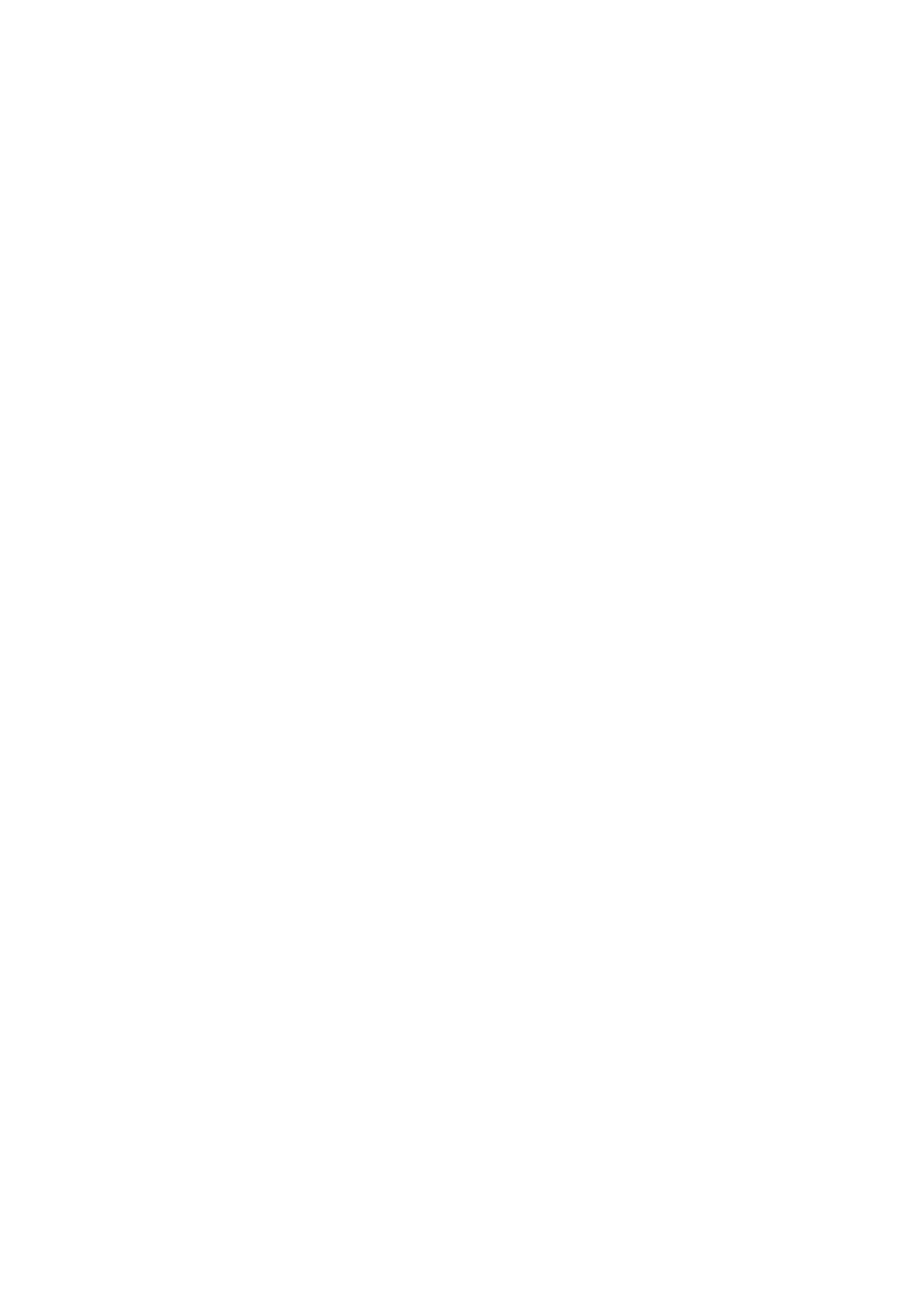#### **8. SUMMARY**

This report is on the activities of the Bexley SACRE in the 2019-20 academic year. Much of the content appears to have been repeated in various forms for a number of years now.

There is a continuing, and worsening, climate for the public sector, teachers of RE, and SACREs, starved of support sometimes locally and most certainly by central government, with Ministers coming and going, yet all talking the same mantra that does nothing to prevent the marginalisation of RE. Responses from Ministers to SACRE letters of concern do little to change our view that there is no consideration being given to taking RE seriously. The new Ofsted inspection framework offers some hope.

It has been reported nationally that many state-funded schools are failing to meet their legal requirement to provide RE for all registered pupils, and limited research in Bexley suggests the situation may not be any different here. We suspect that our schools with a religious character are much more likely to comply with their legal requirements than schools without a religious character. However, we have plans to conduct some sampling research to ascertain a better view of the current position, and local authority staff will, when the current pandemic has passed, also start to assess on our behalf the collective worship provision in a limited number of schools.

We now have an exciting new Agreed Syllabus, and thanks must be expressed to our local authority staff, a scoping group, the Agreed Syllabus Conference and RE Today for making this happen so efficiently and effectively.

Excluding GCSE Religious Studies from the EBacc has been demoralising for our teaching staff, it has devalued RE and has adversely impacted the academic, moral and social development of pupils. Falling examination entry numbers are a consequence of this short-sighted omission. In our society today there has never been a greater need for the new and enlightened perspectives that good RE can deliver.

Our SACRE and RE in the Borough benefits immensely from the contributions made by our teachers and representatives from faith groups. They voluntarily give their time and share their expertise for the benefit of our community. We are extremely grateful to them all.